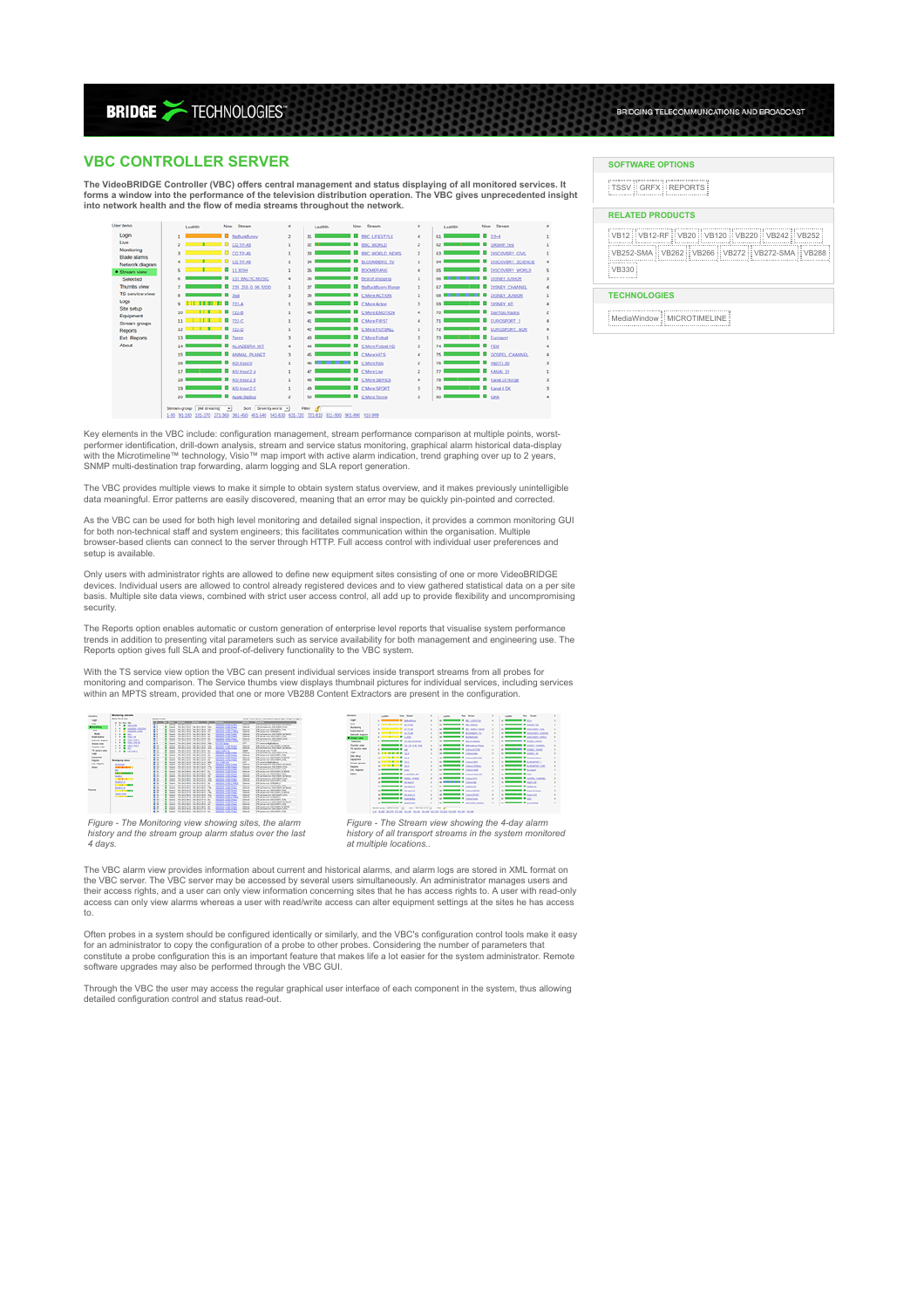The VBC Reports option enables generation of reports showing statistics of the key parameters availability, quality and jitter.

Trend graphs display how these key quality parameters develop over time, and by setting parameter limits it is easy to see whether or not the system performance is in accordance with an SLA.

The extended reports function enables full overview of all ETSI TR 101 290 parameters over long periods of time gathered and presented on a PDF document.

To support 3rd party equipment the VBC will send alarms as SNMP<br>traps and it allows an administrator to configure a maximum of four<br>SNMP trap destinations. Traps may be aggregated in order to<br>reduce the number of traps bei

The VBC further offers a machine readable XML-based interface called Eii (External Integration Interface).

This can be used to extract data directly for further manipulation by 3rd party applications.

#### **Summary information** Sites:<br>100,00% Summary<br>
Report from<br>
Report to<br>
Days in report<br>
Days in report<br>
Stream<br>
Stream graph report<br>
Report type<br>
Report type<br>
Show trending 2014-Oct-21<br>2014-Oct-28 demo<br>87<br>[Al streams]<br>1<br>1h On 1<br>1h 0m<br>2014 Oct 28 17:24:20 report<br>y, all reported streams

**SLA all streams in report** Quality:<br>Jiber:

| -09.000% |  | PASS |
|----------|--|------|
| 40,000%  |  | PASS |
| 49.000%  |  | 7855 |
|          |  |      |

### Trending for all streams in report

| ٨         |           |           |           |                  |           |           |           |
|-----------|-----------|-----------|-----------|------------------|-----------|-----------|-----------|
|           |           |           |           |                  |           |           |           |
|           |           |           |           |                  |           |           |           |
| 14 Oct 21 | 14 Oct 22 | 14 Oct 23 | 14 Oct 24 | <b>14 Oct 25</b> | 14 Oct 26 | 14 Oct 27 | 14 Oct 28 |

m

|           | <b>TI</b> BASIC VideobBRIDGE CONTROLLER FEATURES                                                                |  |  |  |  |  |  |
|-----------|-----------------------------------------------------------------------------------------------------------------|--|--|--|--|--|--|
|           | • HTTP/web based client access                                                                                  |  |  |  |  |  |  |
|           | • Configurable access control / support for different user roles                                                |  |  |  |  |  |  |
|           | • Password protected login for clients                                                                          |  |  |  |  |  |  |
|           | • Framework for organising probes into sites                                                                    |  |  |  |  |  |  |
|           | Group TV channels into stream groups for easy problem identification                                            |  |  |  |  |  |  |
|           | • Highly scalable system allowing 200 monitoring probes through licensing                                       |  |  |  |  |  |  |
|           | • Easy integration and data export for 3rd party NMS systems through XML and SMNP traps                         |  |  |  |  |  |  |
| $\bullet$ | Central element management of all monitoring probes in the network through HTTP                                 |  |  |  |  |  |  |
|           | - Configuration file copy/paste functionality between probes                                                    |  |  |  |  |  |  |
|           | - Perform centralized software upgrades                                                                         |  |  |  |  |  |  |
|           | - Copy/Paste parts of configuration files between probes from central equipment view                            |  |  |  |  |  |  |
|           | • Central alarm aggregation of all monitoring probes in the network                                             |  |  |  |  |  |  |
|           | - Alarm aggregation (per-site, per-channel)                                                                     |  |  |  |  |  |  |
|           | - Trend graphs over multiple days of RF parameters (MER, Channel Power)                                         |  |  |  |  |  |  |
|           | - Graphical Transport Stream aggregated alarm view for several days                                             |  |  |  |  |  |  |
|           | - Alarm logging with readout as HTML or XML                                                                     |  |  |  |  |  |  |
|           | - Thumbnail and meta data view                                                                                  |  |  |  |  |  |  |
|           | - Alarm Scheduling to filter alarms during specific times during week                                           |  |  |  |  |  |  |
|           | • Alarm filtering                                                                                               |  |  |  |  |  |  |
|           | - Define turn-on time and turn-off time to limit alarm floods                                                   |  |  |  |  |  |  |
|           | - Define window of time over which alarms are disabled                                                          |  |  |  |  |  |  |
| ٠         | General system health status panel                                                                              |  |  |  |  |  |  |
|           | MICROTIMELINE™ view of last 96 hours of operation for individual streams and configurable stream groups         |  |  |  |  |  |  |
|           | • MICROTIMELINE™ stream view allowing easy identification of worst-performers                                   |  |  |  |  |  |  |
|           | • Thumbnail and meta data view with the addition of the VB288 CONTENT EXTRACTOR module                          |  |  |  |  |  |  |
|           | • Hierarchical equipment view with bulk edit functionality                                                      |  |  |  |  |  |  |
|           | • Linux based server OS for stability                                                                           |  |  |  |  |  |  |
|           |                                                                                                                 |  |  |  |  |  |  |
|           | <b>NET REPORTS OPTION FEATURES</b>                                                                              |  |  |  |  |  |  |
|           | • Comparison of measurements with SLA agreements                                                                |  |  |  |  |  |  |
|           | Automatic SLA trend reporting in PDF format for IP multicasts monitored                                         |  |  |  |  |  |  |
|           | • Automatic SLA trend reporting in PDF format summarizing TR 101 290 analysis results for all transport streams |  |  |  |  |  |  |
|           | monitored                                                                                                       |  |  |  |  |  |  |
|           | • Report time period selectable from 1 day to 2 years                                                           |  |  |  |  |  |  |
|           | • Selection of sites and streams to be included in report                                                       |  |  |  |  |  |  |
|           | • Upload your own logos to personalize report                                                                   |  |  |  |  |  |  |
|           | • Automatically set up regular email distribution of reports at predefined points in time                       |  |  |  |  |  |  |
|           | TI TRANSPORT STREAM SERVICE VIEW OPTION                                                                         |  |  |  |  |  |  |
|           | * View alarm state of all services inside transport streams based information in PSI/SI                         |  |  |  |  |  |  |
|           | • 4-day microTimeline™ alarm view of all services monitored                                                     |  |  |  |  |  |  |
|           | <b>TE GRAPHICS OPTION</b>                                                                                       |  |  |  |  |  |  |
|           | • Active system maps with alarm highlighting based on VISIO <sup>TM</sup> import                                |  |  |  |  |  |  |
|           | • Alarm indication for individual graphic icons                                                                 |  |  |  |  |  |  |
|           | • Logical system diagram showing signal flow                                                                    |  |  |  |  |  |  |
|           | • TV channel signal flow diagram with issue highlighting                                                        |  |  |  |  |  |  |
|           | <b>FI PRODUCT ORDERING CODE</b>                                                                                 |  |  |  |  |  |  |
| VBC-2     | One-time license for two probes free of charge                                                                  |  |  |  |  |  |  |
| VBC-5     | One-time license for 5 probes                                                                                   |  |  |  |  |  |  |
|           | <b>VBC-20</b><br>One-time license for 20 probes                                                                 |  |  |  |  |  |  |
|           | <b>VBC-50</b><br>One-time license for 50 probes                                                                 |  |  |  |  |  |  |
| VBC-R     | <b>VBC-100</b><br>One-time license for 100 probes<br>One-time license for a second redundant VBC installation   |  |  |  |  |  |  |
|           | VBC-REPO-2                                                                                                      |  |  |  |  |  |  |
|           | SLA Reporting for VBC with up to 2 probes<br>VBC-REPO-5<br>SLA Reporting for VBC with up to 5 probes            |  |  |  |  |  |  |